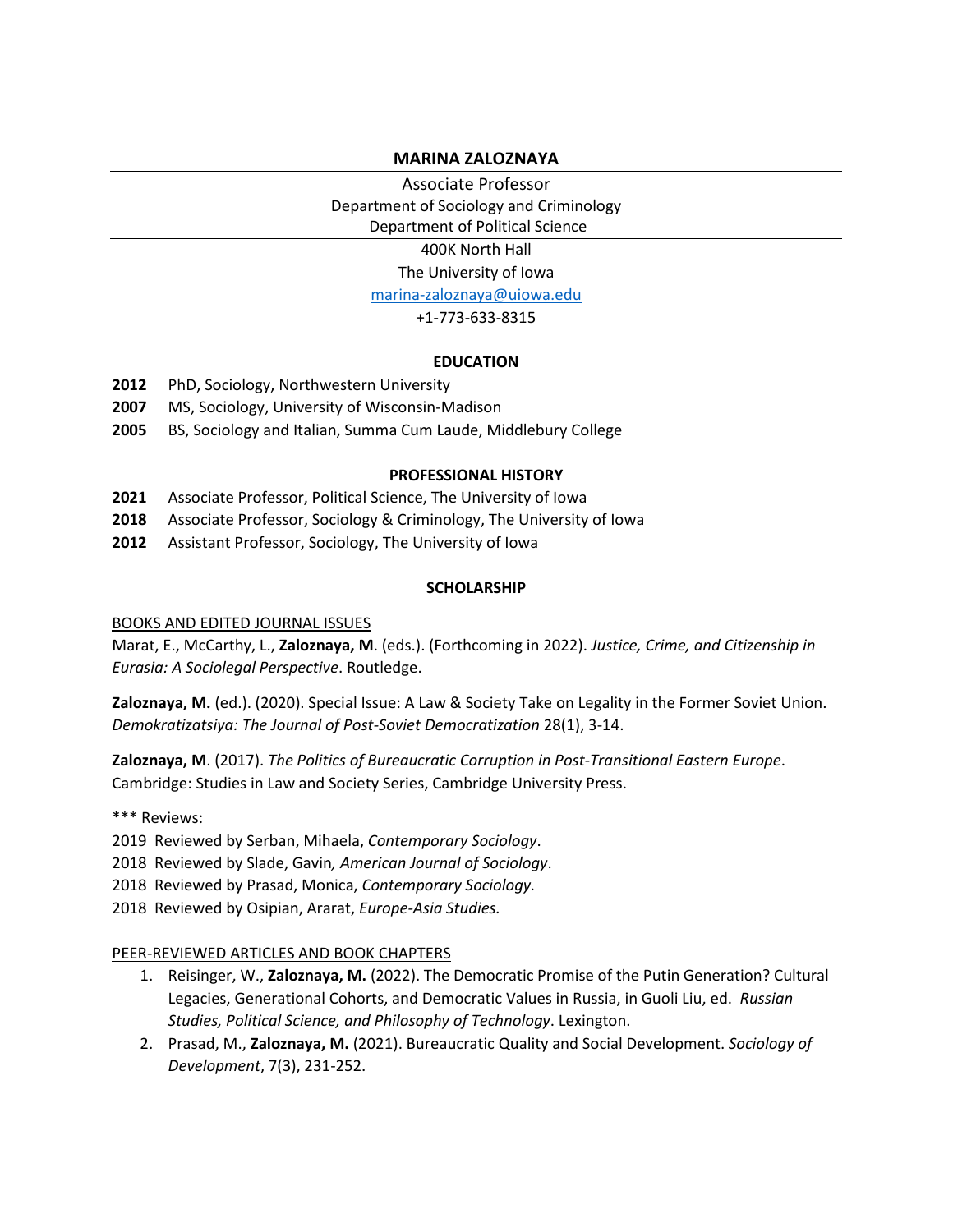- 3. **Zaloznaya, M**., Gerber., T.P., (2021). Social Issues in Contemporary Russia: Women's Rights, Corruption, and Immigration Through Three Sociological Lenses. *Annual Review of Sociology*, 47(1), 567-586.
- 4. **Zaloznaya, M**., Lynn, F.B., (2021). A Smarter Fight Against Corruption. *Contexts*, 20(2), 63-65.
- 5. Reisinger, W., Zaloznaya, M., Claypool., V. (2021). Citizens' Attitudes to Law in Georgia, Ukraine, and Georgia. *Europe-Asia Studies*, 73(1), 36-59.
- 6. **Zaloznaya, M**., Reisinger, W. (2020). Mechanisms of Decoupling from Global Regimes: The Case of Anti-Corruption Reforms in Russia and Ukraine. *Demokratizatsiya: The Journal of Post-Soviet Democratization*, 28(1), 77-112.
- 7. **Zaloznaya, M**., Reisinger, W., Claypool, V. H. (2018). When Civil Society is Part of the Problem: Flawed Anti-Corruptionism in Russia and Ukraine. *Communist and Post-Communist Studies* 51, no. 3 (2018): 245-255.

\*\*\*Reprinted in P. Solomon & K. Gadowska (Eds.), *Legal Change in Post-Communist States: Contradictions and Explanations*. Hannover, Germany: Ibidem Verlag.

- 8. **Zaloznaya, M**., Claypool, V., Reisinger, W. (2018). Pathways to Corruption: Institutional Equilibrium and Citizen Participation in Bureaucratic Corruption. *Social Forces*, 96(4), 1875-1904.
- 9. Anderson, E., **Zaloznaya, M.** (2018). The Test of Kyoto: Domestic Politics of Compliance with International Law*. International Journal of Comparative Sociology*, 59(3), 179-211.
- 10. Claypool, V., William, R., **Zaloznaya, M.**, Yue, H., Juehring, J. (2018). Tsar Putin and the "Corruption" Thorn in his Side: The Demobilization of Votes in a Competitive Authoritarian Regime. *Electoral Studies,* 54(August), 182-204.
- 11. **Zaloznaya, M**., Reisinger, W. M., Claypool, V. H. (2018). When Civil Society is Part of the Problem: Flawed Anti- Corruptionism in Russia and Ukraine. *Communist and Post-Communist Studies*, 51(3), 245-255.
- 12. Reisinger, W., **Zaloznaya, M**., Claypool, V. (2017). Does Everyday Corruption Affect How Russians View Their Political Leadership? *Post-Soviet Affairs*, 33(4), 255-275.
- 13. Ruch, A., **Zaloznaya, M**. (2016). Genetically Modified Foods: Moral and Ethical Challenges to Law and Science. *Corruption: Political, Economic and Social Issues*. Nova Science Publishers.
- 14. **Zaloznaya, M.** (2015). Does Authoritarianism Breed Corruption? Reconsidering the Relationship Between Authoritarian Governance and Extra-Legal Behavior in Bureaucracies. *Law & Social Inquiry*, 40(2), 345-376.
- 15. **Zaloznaya, M**. (2014). The Social Psychology of Corruption: Why It Does Not Exist and Why It Should*. Sociology Compass*, 8(2), 187–202.
- 16. **Zaloznaya, M.** (2013). Beyond Anti-Corruptionism: Sociological Imagination and Comparative Study of Corruption. *Comparative Sociology*, 12(5), 1-47.
- 17. **Zaloznaya, M.** (2012). Organizational Cultures as Agents of Differential Association: Explaining the Variation in Bribery Practices in Ukrainian Universities. *Crime, Law, and Social Change*, 58(3), 295-320.
- 18. **Zaloznaya, M**., Gerber T. (2012). Voluntary Group Migration: Theoretical Considerations and Case Study. *Population and Development Review*, 38(2), 259-284.
- 19. **Zaloznaya, M**., Hagan, J. (2012). Fighting Human Trafficking or Instituting Authoritarian Control. K. Davis, A. Fisher, B. Kingsbury, and S. Merry (Eds*.), Governance by Indicators: Global Power through Classification and Rankings* (pp. 344–365). Oxford University Press.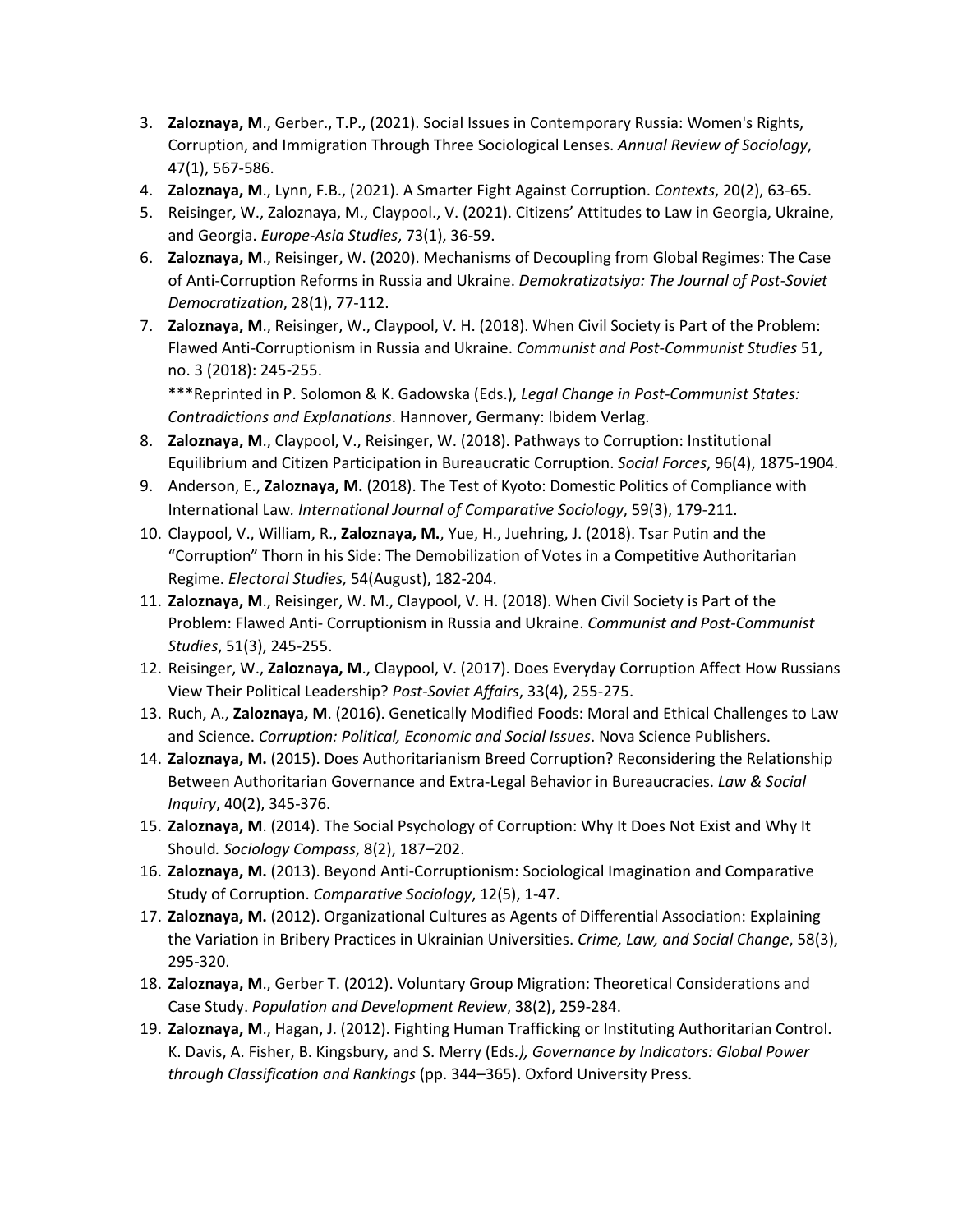20. **Zaloznaya, M**., Nielsen, L. B. (2011). The Experience and Consequences of Professional Marginality: The Case of Poverty Lawyers Revisited. *Law & Social Inquiry*, 36(4), 918-944.

# ESSAYS & BOOK REVIEWS

- 1. **Zaloznaya, M**. (Forthcoming). Corruption. R. Atkinson, T. Ayres (Eds.), *Shades of Deviance*, 2nd edition. Routledge.
- 2. **Zaloznaya, M**. (Forthcoming). Review of the Book: Criminalizing Atrocity: The Global Spread of Criminal Laws Against International Crimes, by Mark S. Berlin. *Contemporary Sociology.*
- 3. **Zaloznaya, M.** (2021). Review of the Book: Patchwork Leviathan: Pockets of Bureaucratic Effectiveness in Developing States, by Erin Metz McDonnell. *Social Forces* 99(4): e3.
- 4. **Zaloznaya, M.** (2019). Review of the Book: Rich Russians: From Oligarchs to Bourgeoisie, by Elisabeth Schimpfössl. *Contemporary Sociology* 48(5): 577-578.
- *5.* **Zaloznaya, M**. (2015). Review of the Book: Suspicious Gifts: Bribery, Morality, and Professional Ethics by Malin Åkerström (4th ed., vol. 44, pp. 479-481*). Contemporary Sociology.*

# BOOKS IN PROGRESS

- Garrido, M., **Zaloznaya, M.,** Wilson, N. H. (eds.). *Sociology of Corruption*.
- **Zaloznaya, M**. *Emasculating Putin: Russian Women's Resistance at Work, in Court, and at Home.*
- Reisinger, W., **Zaloznaya, M**. *Street-Level Corruption and Post-Communist Governance: Citizen-Bureaucrat Encounters in Russia, China, Ukraine, and Georgia.*

# ARTICLES IN PROGRESS

- **Zaloznaya, M.**, Yakes, A., Wo, James. Is White Collar Crime White? Racialization in the National Press Coverage of White-Collar Crime from 1950 to 2010. *Law & Social Inquiry*, Revise & Resubmit
- **Zaloznaya, M**. The Civic Crime of Corruption. *Theoretical Criminology*, Revise & Resubmit
- **Zaloznaya, M**., Glanville, J., Reisinger, W. Explaining Putin's Impunity: Public Sector Corruption and Political Trust in Russia, *Post-Soviet Affairs*, Revise & Resubmit
- Reisinger, W., **Zaloznaya, M**., Ma, H. Citizens' Bureaucratic Interactions and Pro-Leadership Voting in Russia, *Russian Politics*, Revise & Resubmit.
- Reisinger, W., **Zaloznaya, M.**, Woo, B.D. What Drives Biases in Self-Reported Corruption Behavior? Fear of Punishment, Bureaucratic Sphere, and Individual Attributes in Four Eurasian Countries, *Under Review*
- **Zaloznaya, M.,** Reisinger, W. A Little Too Little, A Little Too Late: The Political Impact of Corruption Prosecutions in Russia, *Under Review*
- **Zaloznaya, M.,** Glanville, J., Haylett, J. A Man's Crime or a Man's Burden? Gender and Public Sector Corruption in Russia, Draft available

# **GRANTS AND AWARDS**

# FEDERAL GRANTS

2022 **US Department of State**/ American Councils, Title VIII Research Fellowship in Russia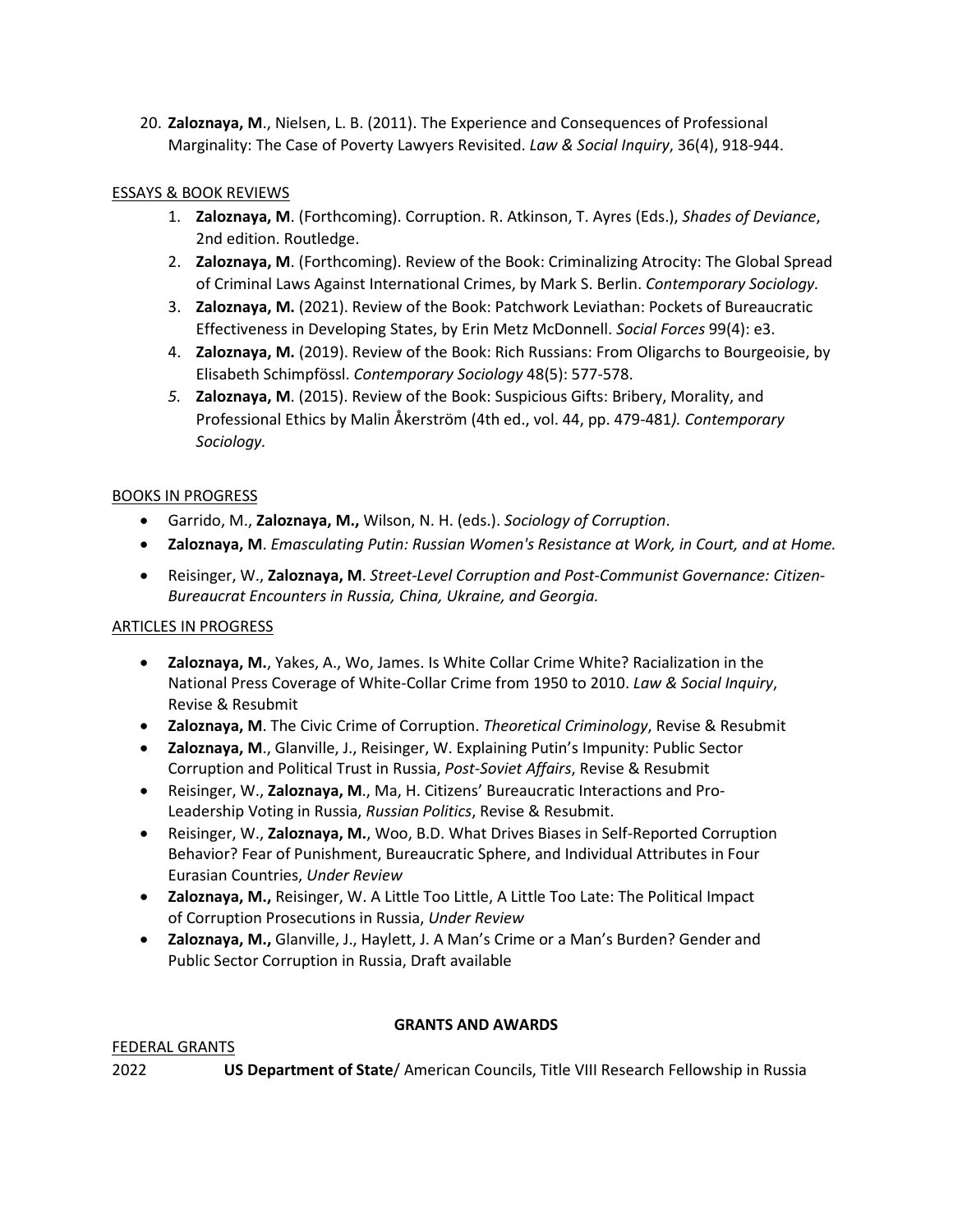2018 **U.S. Department of Defense**, Minerva Initiative (Proposal No. FOA #WHS-AD-FOA17-01) "Informal Economies and Societal Stability in China and Russia" (PI; Co-PIs: W. Reisinger and W. Tang) (\$819,219) 2014 **U.S. Department of Defense**, Life Sciences Division (Proposal No. 65649-LS), "Why Do Citizens Engage in Bureaucratic Corruption? Political Causes and Consequences of "Illicit Exchanges" in the Post-Soviet Region." (Co-PI with V. Claypool and w. Reisinger) (\$379,000) 2009 **National Sciences Foundation**, Dissertation Improvement Grant in Sociology [Award #1003489] (\$10,000) 2009 **National Science Foundation**, Dissertation Improvement Grant in Law and Social Science [Award granted but not accepted] (\$12,000) – Declined.

## EXTERNAL GRANTS & AWARDS

- 2020 University of Chicago, Center for International Social Science Research Fellowship (with M. Garrido and N. Wilson)
- 2019 Institute for Corruption Studies Fellowship, Illinois State University
- 2019 Singapore Management University, Major Conference Grant (with I. Naqvi)
- 2018 The University of Virginia, CGI Activities Grant (with Y. Wang and M. Prasad) "Organizational Islands of Integrity in High-Corruption Countries"
- 2018 Social Science and Humanities Research Council of Canada, Insight Grant (Consultant, with M. Light et al). "International experts and anti-corruption initiatives in a transitional democracy: Ukraine since 2014".
- 2017 Northwestern University, Innovative Initiatives Incubator Opportunity, "Islands of Integrity: An Organizational Approach to Corruption" (Co-PI with M. Prasad et al.)
- 2013 Law and Society Association, Early Career Fellowship
- 2011 Max Plank Institute for Study of Societies, Graduate Student Fellowship
- 2010 Law and Society Association, Graduate Student Fellowship
- 2005 Soros Foundation, Global Supplemental Fund
- 2005 Phi Beta Kappa Honor Society
- 2005 Gamma Kappa Alpha, the National Italian Honor Society
- 2001 European Council of International Schools, International Understanding Award

# INTERNAL GRANTS & AWARDS

- 2021 International Programs, Major Projects Award, University of Iowa (with W. Reisinger)
- 2021 Political Science, Shambaugh Conference Award, University of Iowa (with W. Reisinger)
- 2020` International Programs, Summer Research Fellowship, University of Iowa
- 2020 Professional Development Award, University of Iowa
- 2019 Iowa Center for Research by Undergraduates Fellowship (with A. Wendell)
- 2019 International Programs, Stanley Award, University of Iowa
- 2018 UI Department of Sociology, Summer Grant Incentive Program (with K. Burgess)
- 2017 Iowa Center for Research by Undergraduates Fellowship (with A. Yakes)
- 2017 UI Department of Sociology, Summer Grant Incentive Program (with K. Rhittenhour)
- 2016 Iowa Center for Research by Undergraduates Fellowship (with W. Reisinger, M. E. Snell)
- 2015 Iowa Center for Research by Undergraduates Fellowship (with V Claypool, S. Gerleman)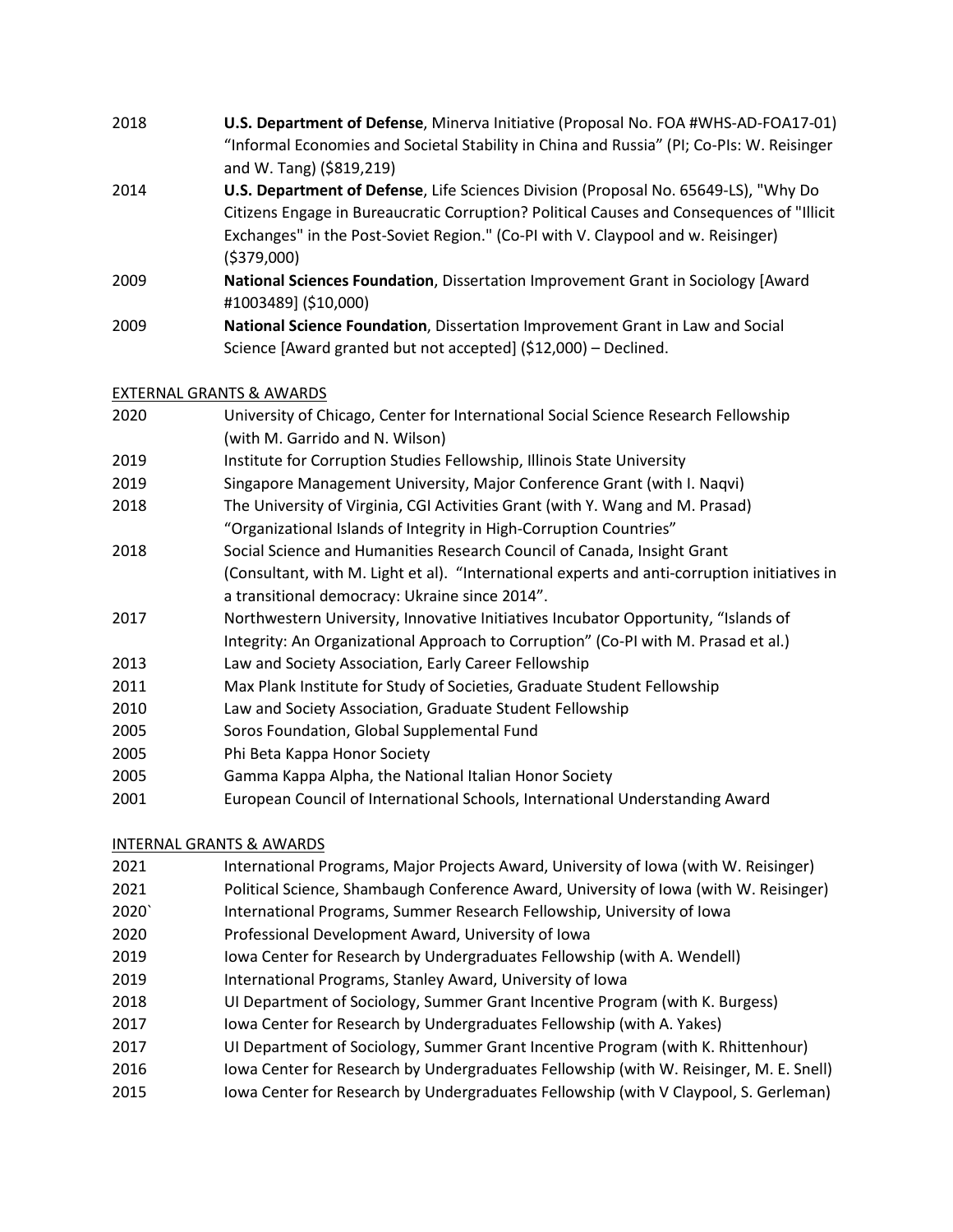| 2014 | Department of Sociology, University of Iowa, Summer Research Fellowship           |
|------|-----------------------------------------------------------------------------------|
| 2014 | The University of Iowa, Old Gold Summer Fellowship                                |
| 2011 | Northwestern University, Dissertation Year Fellowship                             |
| 2010 | Department of Sociology, Northwestern University, Robert F. Winch Memorial Award, |
|      | <b>Outstanding Student Lecturer</b>                                               |
| 2010 | Department of Sociology, Northwestern University, Research Fellowship             |
| 2009 | Northwestern University, MacArthur Collaborative Research Grant                   |
| 2009 | Department of Sociology, Northwestern University, Research Fellowship             |
| 2008 | Northwestern University, MacArthur Collaborative Research Grant                   |
| 2008 | Roberta Buffet Center for International and Comparative Studies, Research Grant   |
| 2007 | Northwestern University, Graduate Fellowship in Legal Studies                     |
| 2007 | Northwestern University, Russian and Eastern European Cluster Award               |
| 2006 | Institute for Research on Poverty, UW-Madison, Graduate Student Fellowship        |
| 2006 | Center for German and European Studies, UW-Madison, Collaborative Fellowship      |
| 2005 | Department of Sociology, UW-Madison, Gillin Welcome Award                         |
| 2005 | Department of Sociology, Middlebury College, Best Senior Thesis Award             |
| 2005 | Department of Sociology, Middlebury College, Lank Prize for Best Senior Thesis    |
|      |                                                                                   |

## **TALKS**

## SYMPOSIA, CONFERENCES AND WORKSHOPS ORGANIZED

- **Corruption, the Rise of Populism, and the Future of Democracy**, University of Iowa, Iowa City, IA, 04/01-04/03/2022. Co-organizer: William Reisinger
- **Groundwork for a Sociology of Corruption**, University of Chicago, Chicago, IL, Fall 2021; Co-organizers: Marco Garrido, Nicholas Wilson
- **Inaugural Workshop on Problem-Solving Sociology**, Singapore Management University, Singapore, 03/16-18/2020; Co-organizer: Ijlal Naqvi
- **Informal Economic Activity in China and Russia** Workshop, Research Center for Contemporary China, Beijing, China, 5/12-5/18/2018
- **Islands of Integrity in High-Corruption Societies** Workshop, Northwestern University, Chicago, IL, 04/20-21/ 2018; Co-organizers: Monica Prasad and Yingyao Wang

# INTERNATIONAL INVITED

- "Putin's Gamble: Corruption Prosecutions and Popular Regime Support in Russia," Research University Higher School of Economics, **Moscow, Russia** [online], 4/13-23/2021
- "Political Effects of Corruption Prosecutions in an Autocracy: Did Putin's Bet Pay Off?" Political Science Department, McGill University, **Montreal, Canada** [online], 2/16/2021
- "Social Network Theory of Bureaucratic Corruption in the Global South," Social Research and Public Policy Program, NYU-Abu Dhabi, **Abu Dhabi, United Arab Emirates**, 3/3/2019
- "A Normal Way to Break the Law: Social Network Theory of Bureaucratic Corruption in the Global South," Political Science Department, McGill University, **Montreal, Canada**, 2/4/2019
- "Why Do People Give Bribes?," Higher School of Economics, **Moscow, Russia**, 7/03/2018
- "The Politics of Bureaucratic Corruption in Post-Transitional Eastern Europe," The University of Glasgow, **Glasgow, Scotland**, 12/13/2017
- "Mechanisms of Decoupling: Local Contestation of Anti-Corruption Initiatives in Russia and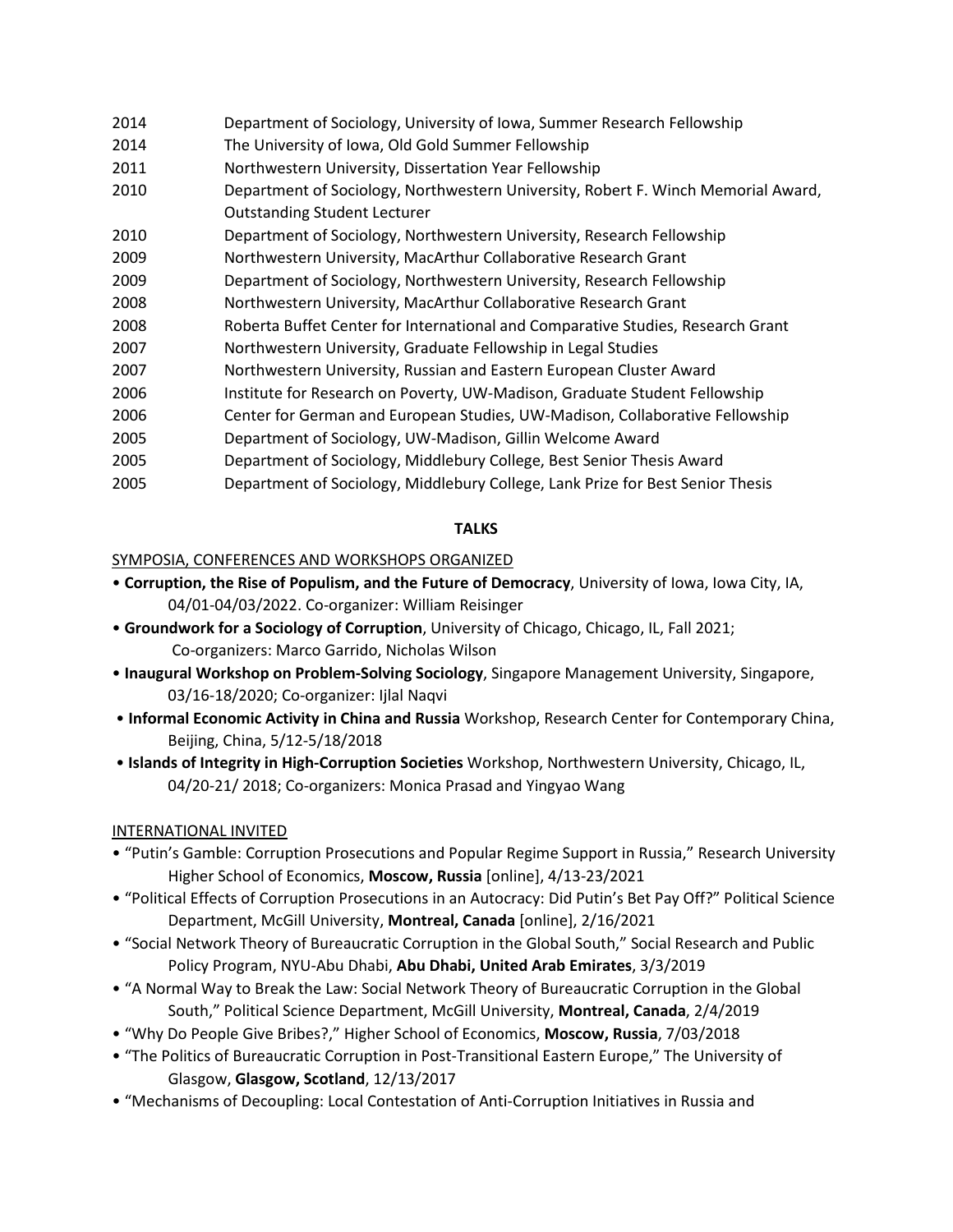Ukraine," Higher School of Economics, **Moscow, Russia**, 5/22/2017

- "Mechanisms of Decoupling: Local Contestation of Anti-Corruption Initiatives in Russia and Ukraine," Sociology Faculty, Taras Shevchenko National University of Kiev, **Kiev, Ukraine**, 5/24/2017
- "Man's Crime? Gender and Bureaucratic Bribery in High-Corruption in Russia, Georgia, and Ukraine," Quality of Government Institute, the University of Gothenburg, **Gothenburg, Sweden**, 5/23/2016
- "Petty Corruption and Bureaucratic Fragmentation in Post-Transitional Ukraine," Centre for Criminology, the University of Toronto, **Toronto, Canada**, 1/17/2014
- "The Relationship between Formal and Informal Economies in Post-Soviet Countries," Max Planck Institute for the Study of Societies, **Tegernsee, Germany**, 07/15/2011

# NATIONAL INVITED TALKS

- "Public Sector Corruption in Russia," Department of Sociology, **University of Chicago**, IL, 03/04/2022
- "Of Deviance and Patriarchy: Gender in Russia's Corruption Markets," Center for Justice, Law and Societies, **University of Massachusetts-Amherst**, Amherst, MA, 01/27/2022
- "Is White Collar Crime White? National Press Coverage of White-Collar Crime by African Americans, 1950-2010," "Suits, Streets, and States," A Conference and Symposium Celebrating the Research of John L. Hagan, **American Bar Foundation**, Chicago, IL, [online], 05/31/2021
- "Corruption as Freedom," Minerva Meeting and the Next National Defense Strategy, **the United States Department of Defense**, Washington, DC, [online], 10/08/2021
- "The Network Theory of Bureaucratic Corruption," Interdisciplinary Approaches to Corruption Workshop, **Notre Dame University**, South Bend, IN, 10/16/2019
- "The Ties That Bind: Social Networks and Bureaucratic Corruption," Department of Sociology**, Tulane University**, New Orleans, LA, 11/26/2018.
- "Informal Economic Activity and Societal Stability in China and Russia," Minerva Meeting and Program Review, **US Department of Defense** Basic Research Office, Washington, DC., 9/26/2018
- "Pathways to Corruption: Institutional Stability and Citizen Participation in Bureaucratic Corruption," Corruption, Inequality, and Poverty Workshop, the **Institute for Corruption Studies**, Chicago, IL, 5/04-05/ 2018.
- "The Politics of Bureaucratic Corruption in Post-Transitional Eastern Europe," Department of Sociology and Center for Russia, East Europe, and Central Asia, **University of Wisconsin, Madison**, WI, 9/21/2017.
- "Theory of Decoupling: Domestic Outcomes of the Global Anti-Corruption Regime in Russia, Georgia, and Ukraine," Interdisciplinary Approaches to the Study of Corruption Workshop, **Northwestern University**, Evanston, IL, 10/28-29/2016.
- "Does Everyday Corruption Affect How Russians View Their Political Leadership?" Institute for European, Russian, and Eurasian Studies, Elliot School of International Affairs, **George Washington University**, Washington D.C., 02/22/ 2016
- "Ukraine on the Cross-Roads: Informal Economies in the Context of Political and Bureaucratic Duality," Center for Russia, East Europe, and Central Asia, **University of Wisconsin, Madison,** WI, 2/27/2014.
- "Does Authoritarianism Breed Corruption?" Kennan Institute, **Woodrow Wilson International Center for Scholars**, Washington, DC, 05/14/2013.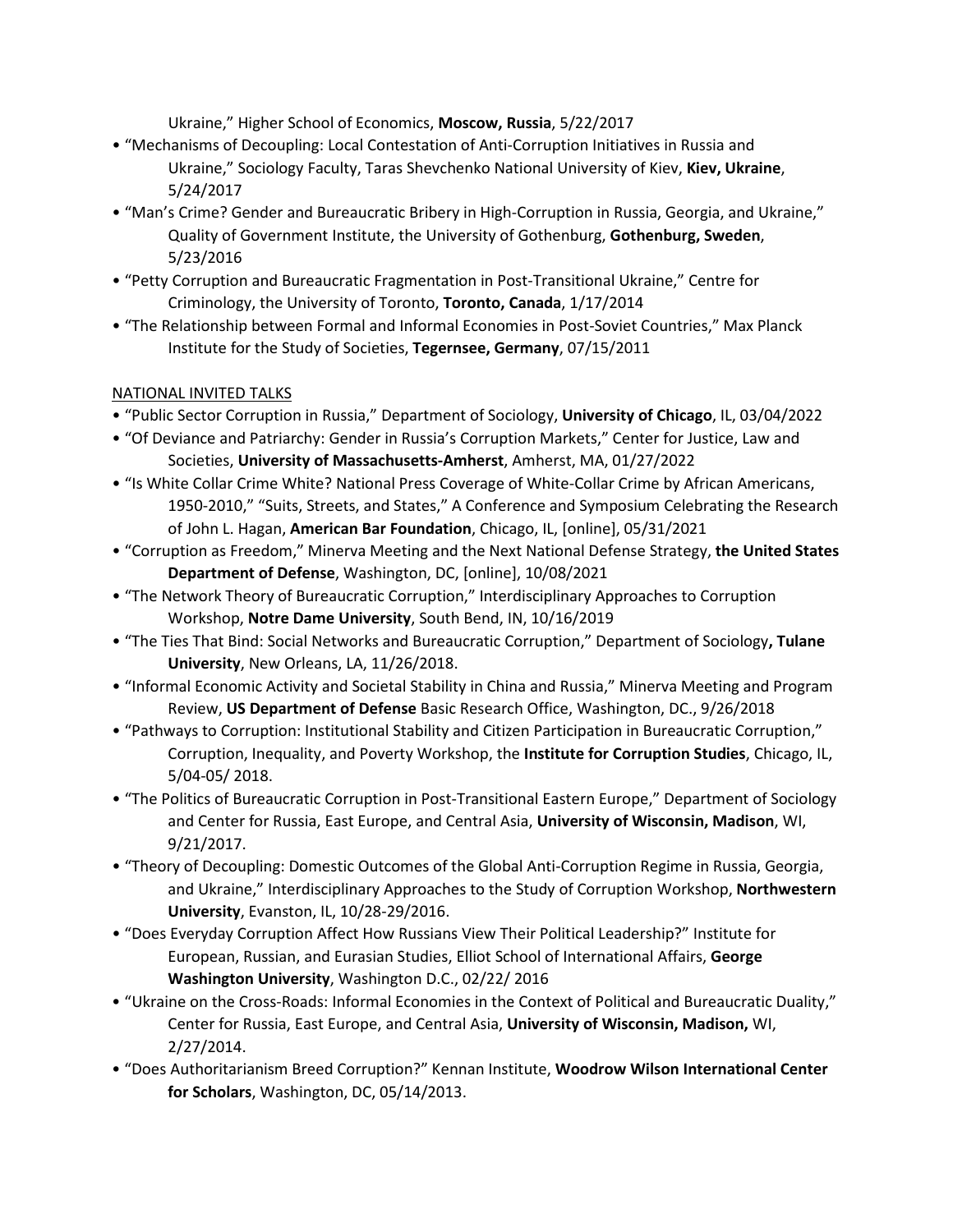- "Fighting Human Trafficking or Instituting Totalitarian Control? The Political Co-optation of Human Rights Protection in Belarus," Indicators as a Technology of Global Governance Conference, **New York University,** New York, NY, 09/14/2011.
- "Communicating the Difference: The Case of Crimean Tatars," Idea Exchange: Mediums and Methods of Communication in Eastern Europe, Russia, and Central Asia at **University of Pittsburgh**, Pittsburg, PA, 02/20-21/2006.

## LOCAL INVITED TALKS

- "Corruption as Freedom," **Political Science Department**, University of Iowa, 10/9/2021.
- "Corruption as Freedom," **Sociology Department** Colloquium, University of Iowa, 3/2021.
- "Everyday Corruption in Russia and Ukraine: Who, Why, and With What Consequences**?" Iowa City Foreign Relations Council**, Iowa City, IA, 9/14/ 2016.
- "Politics and University Corruption in Post-Soviet Ukraine," **Department of Anthropology**, University of Iowa, 12/13/ 2013.
- "Petty Corruption and Bureaucratic Fragmentation in Post-Transitional Ukraine," **University of Iowa Social Science Interdisciplinary Group**, 12/04/ 2013.

## MEDIA CONTRIBUTIONS

• New Books Network, 03/18/2021 Marina Zaloznaya, "The Politics of Bureaucratic Corruption," [https://newbooksnetwork.com/the-politics-of-bureaucratic-corruption-in-post-transitional-eastern](https://newbooksnetwork.com/the-politics-of-bureaucratic-corruption-in-post-transitional-eastern-europe)[europe](https://newbooksnetwork.com/the-politics-of-bureaucratic-corruption-in-post-transitional-eastern-europe)

• Center for Russian, East European, and Eurasian Studies at the University of Wisconsin at Madison Podcast, "The Politics of Bureaucratic Corruption in Post-Transitional Eastern Europe by Marina Zaloznaya," 09/21/1[7 https://soundcloud.com/user-601521000/politics-of-bureaucratic-corruption-in](https://soundcloud.com/user-601521000/politics-of-bureaucratic-corruption-in-posttransitional-east-europe-marina-zaloznaya-092117)[posttransitional-east-europe-marina-zaloznaya-092117](https://soundcloud.com/user-601521000/politics-of-bureaucratic-corruption-in-posttransitional-east-europe-marina-zaloznaya-092117)

• Global Anti-Corruption Blog, "When it Comes to Corruption, Americans are More Like Russians than You Think," 05/15/2017<https://globalanticorruptionblog.com/?s=zaloznaya&submit=Search>

• Voice of the Capital Radio (Радио Голос Столицы): Расклад по-американски, "В США следят за борьбой с коррупцией в Украине," 05/16/2017; <http://gs.fm/texts/20170516/4148600.html>

• Iowa Public Radio: River to River, "Corruption Mobilizes Young Russians to Protest Over the Weekend," 03/29/2017[; http://iowapublicradio.org/post/corruption-mobilizes-young-russians-protest-over](http://iowapublicradio.org/post/corruption-mobilizes-young-russians-protest-over-weekend)[weekend](http://iowapublicradio.org/post/corruption-mobilizes-young-russians-protest-over-weekend)

• UkeTube Ukrainian Video, "The Politics of Bureaucratic Corruption in Post-Transitional Eastern Europe," 03/13/2017<https://www.facebook.com/uketube/videos/1424610897569146/?pnref=story>

• CityChannel4, "Everyday Corruption in Russia & Ukraine -- Who, Why and With What Consequences?" 09/15/2016[; http://view.earthchannel.com/PlayerController.aspx?PGD=iowacity&eID=1568](http://view.earthchannel.com/PlayerController.aspx?PGD=iowacity&eID=1568)

• Global Anti-Corruption Blog, "Social Psychology of Corruption," 08/28/2015 [https://globalanticorruptionblog.com/2015/08/28/the-social-psychology-of-corruption](https://globalanticorruptionblog.com/2015/08/28/the-social-psychology-of-corruption-lackthereof/#more-3606)[lackthereof/#more-3606](https://globalanticorruptionblog.com/2015/08/28/the-social-psychology-of-corruption-lackthereof/#more-3606)

• LiveScience, "FIFA Scandal: The Complicated Science of Corruption," 05/29/2015

<http://www.livescience.com/51010-fifa-how-corruption-develops-science.html>

• Iowa Public Radio: River to River, "Understanding Crimean Crisis," 03/29/2014 <http://iowapublicradio.org/post/understanding-crimean-crisis>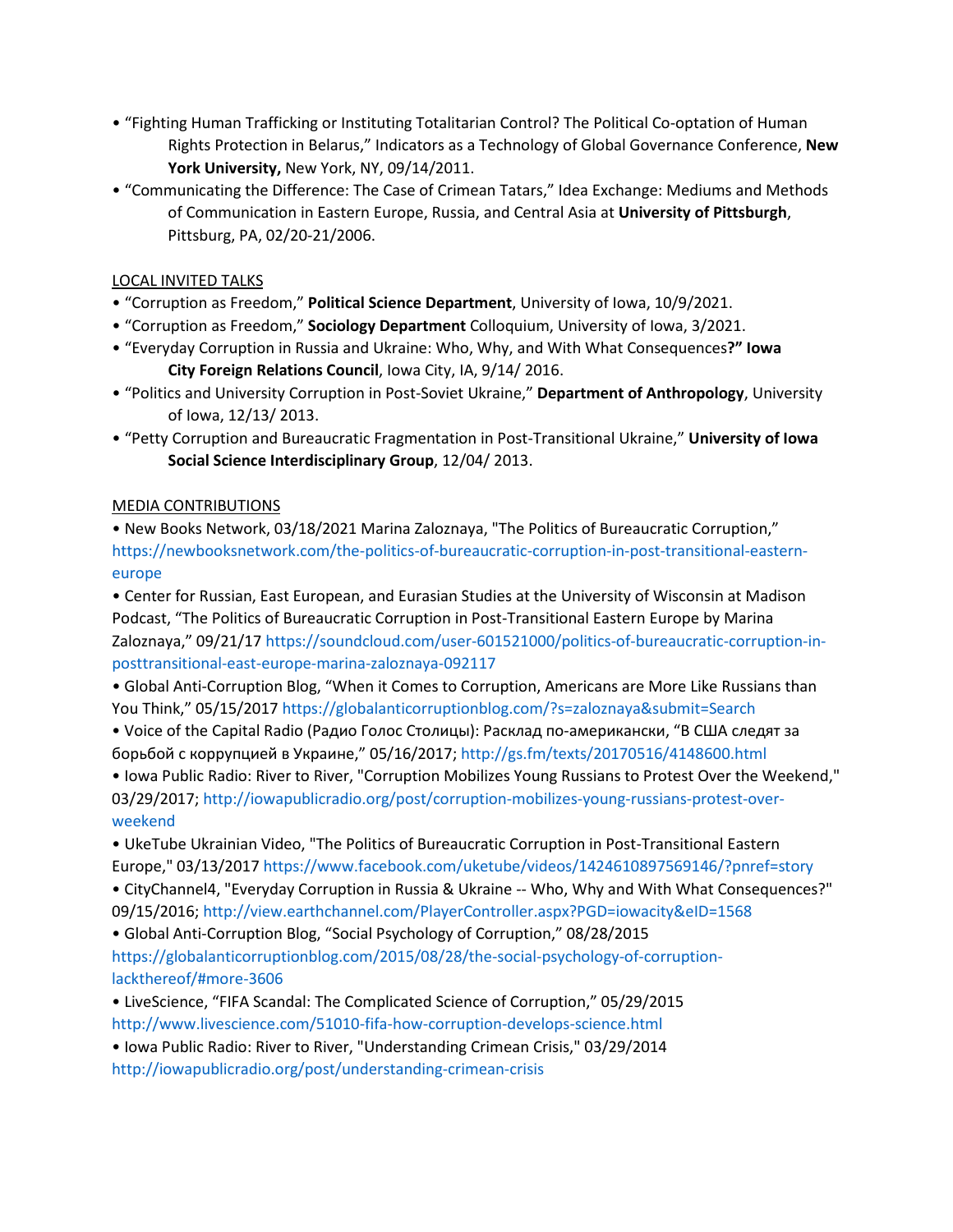• Daily Iowan, "Locals Eye Crimean Situation," 03/24/2014,

<http://www.dailyiowan.com/2014/03/24/Metro/37127.html>

• Des Moines Register, "UI Political Scientist Comments on Violent Protests in Ukraine," 02/24/2014.

### **SERVICE**

### SERVICE TO THE PROFESSION

- 2022 Member, Book Awards Committee, Political Sociology Section, the American Sociological Association
	- Facilitator, Problem-Solving Sociology Workshop, Northwestern University
- 2021 Invited Panelist, (How) Should Sociology Solve Problems? 2021 American Sociological Association Annual Meeting Thematic Panel Facilitator, Problem-Solving Sociology Workshop, Northwestern University Member, Awards Committee, Sociology of Development Section, the American Sociological Association
- 2020 Co-Founder and Leader, National Corruption Working Group
- 2019 Guest Editor, Special Issue on Law and Politics in Eastern Europe, Democratizatsiya: The Journal of Post-Soviet Democratization Session Organizer, the Association for Slavic, East European, and Eurasian Studies 2019 Annual Meeting
- 2018 Editorial Board Member, Contemporary Sociology Grant Reviewer, American Councils Title VIII Research Program Promotion and Tenure Reviewer
- 2016 Nominations Committee Member, Sociology of Law Section, American Sociological Association Discussant, Law & Society Section Session "The Reach of Law: From the Streets, Boardrooms, to Domestic and International Courts," American Sociological Association 2016 Annual Meeting Moderator, Problem-Solving Sociology Working Group on Corruption, American Sociological Association
- 2015 Session Co-Organizer, the Association for Slavic, East European, and Eurasian Studies 2015 Annual Meeting
	- Article Editor, Sage Open

Session Organizer, Law & Society Association 2015 Annual Meeting

- 2014 Session Organizer, American Sociological Association 2014 Annual Meeting, Section on Comparative-Historical Sociology
- 2013 Co-Organizer, Collaborative Research Network "Law & Society in Eastern Europe", Law & Society Association

Ad Hoc Reviewer: American Journal of Sociology [2010, 2013, 2019], Sociological Focus [2020], Problems of Post-Communism [2019], Eurasian Geography and Economics [2019], Law & Policy [2018, 2019], Social Psychology Quarterly [2018], Qualitative Sociology [2017], Social Forces [2017]; Law & Society Review [2014, 2017]; Law & Social Inquiry [2013, 2014, 2016]; American Sociological Review [2010, 2013, 2020]; Regulation & Governance [2013]; Crime, Law & Social Change [2013, 2014]; International Journal of Comparative Sociology [2015]; Cambridge University Press [2016]; European Journal of Criminology [2015]